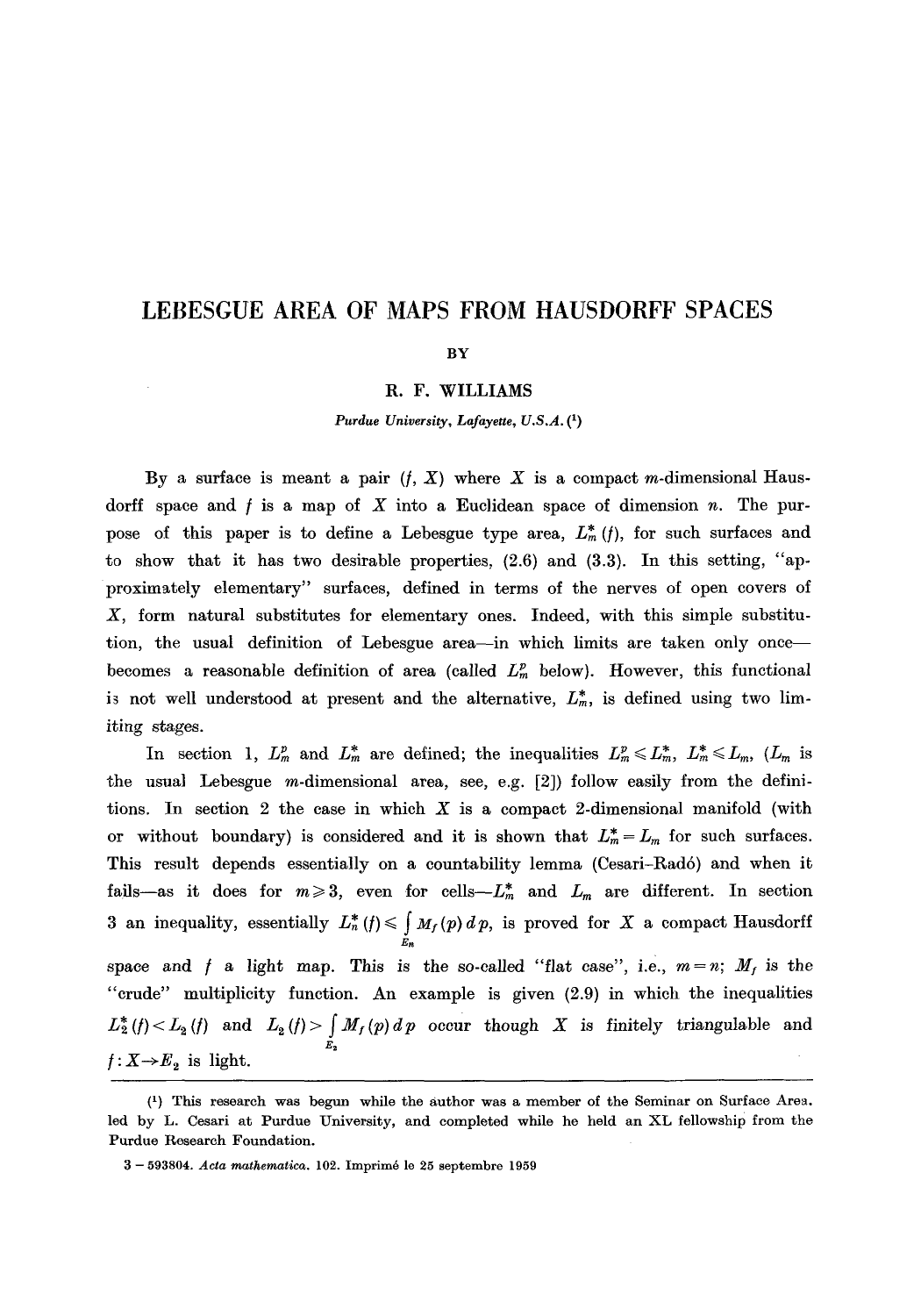#### 34 R. F. WILLIAMS

## **1. Definitions**

**1.0.** If n and m are positive integers, Y is an m-dimensional (geometric) complex, and  $f: Y \rightarrow E_n$  is simplicial, relative to Y, then the *elementary m-area, e<sub>m</sub>*, of f is defined by:  $e_m(f) = \sum_{\sigma \in Y} a_m(f(\sigma))$ , i.e., the sum extends over all *m*-dimensional simplexes  $\sigma$  of Y, and  $a_m$  denotes (Lebesgue) m-dimensional measure. If X is a Hausdorff space,  $X$  is said to be: (i) *compact*, if and only if each open cover of  $X$  has a finite refinement which covers X and (ii) *of dimension*  $\leq m$ , if and only if each open cover of X has a refinement  $\mathfrak{B}$  which covers X, such that no point of X lies in more than  $m+1$  elements of  $\mathcal V$ . Such a cover  $\mathcal V$  will be said to be an *m*-dimen*sional* cover of X. If  $\alpha$  is an open coper of X, then  $X_{\alpha}$  will denote a realized nerve of  $\alpha$ , (called  $P(\alpha)$  in [6]). Barycentric  $\alpha$ -maps are as in [6]; canonical maps are as in [3]; simplexes are always "open-simplexes".

If K is a complex and v is a vertex of K, then  $St(v)$  will denote the open star about v, relative to K, i.e., the union of all simplexes  $\sigma$  of K such that v is a vertex of  $\sigma$ . St  $(K)$  will denote  $\{St(v): v \text{ is a vertex of } K\}$ . Note that if K is *n*-dimensional, then St  $(K)$  is an *n*-dimensional open cover of  $|K|$  and that K and  $|K|_{\mathrm{St}(K)}$  are isomorphic complexes.

**1.1.** If X is a Hausdorff space and Y is a triangulated space, a triple  $(\alpha, g, h)$ will be said to be an *m*-canonical map triple of  $X$  into  $Y$ , if and only if:

- a)  $\alpha$  is a finite, *m*-dimensional open cover of X;
- b)  $g: X \rightarrow |X_{\alpha}|$  is a canonical map;

and c)  $h: X_{\alpha} \to Y$  is simplicial (relative to a subdivision of Y).

**1.2.** Suppose X is a compact, m-dimensional Hausdorff space and  $(\alpha, g, h)$  is an *m*-canonical map triple of X into  $E^n$ . Then  $|X_{\alpha}|$  is metrizable; let  $\varrho$  be a metric for  $X_{\alpha}$ . Define the \*-elementary m-area,  $e_{m}^{*}(\alpha, g, h)$  to be the least number k such that for each positive number  $\varepsilon$  and each open cover  $\mathcal U$  of X, there exists an mcanonical map triple  $(\beta, g', h')$  of X into  $X_{\alpha}$  such that  $\rho(h' g', g) < \varepsilon$ ,  $\beta$  refines  $\mathcal U$ and  $e_m(hh') < k + \varepsilon$ .

**1.3.** Suppose X is a compact Hausdorff space and  $f: X \rightarrow E^n$ . Define the (Lebesgue) m-dimensional area  $L_m^*(f)$  [respectively,  $L_m^p(f)$ ], to be the least number k such that for each positive number  $\varepsilon$  and each finite open cover  $\mathcal U$  of X, there exists an *m*-canonical map triple  $(\alpha, g, h)$  of X into  $E^n$  such that  $\varrho(hg, f) < \varepsilon$ ,  $\alpha$  refines U and  $e_m^*(\alpha, g, h) < k+\varepsilon$ , [respectively,  $e_m(h) < k+\varepsilon$ ]. If X is a metric space, the notion of "refinement" for open covers of  $X$  can be replaced by familiar considerations of the *mesh* and *Lebesgue number* of open covers of X, defined as usual.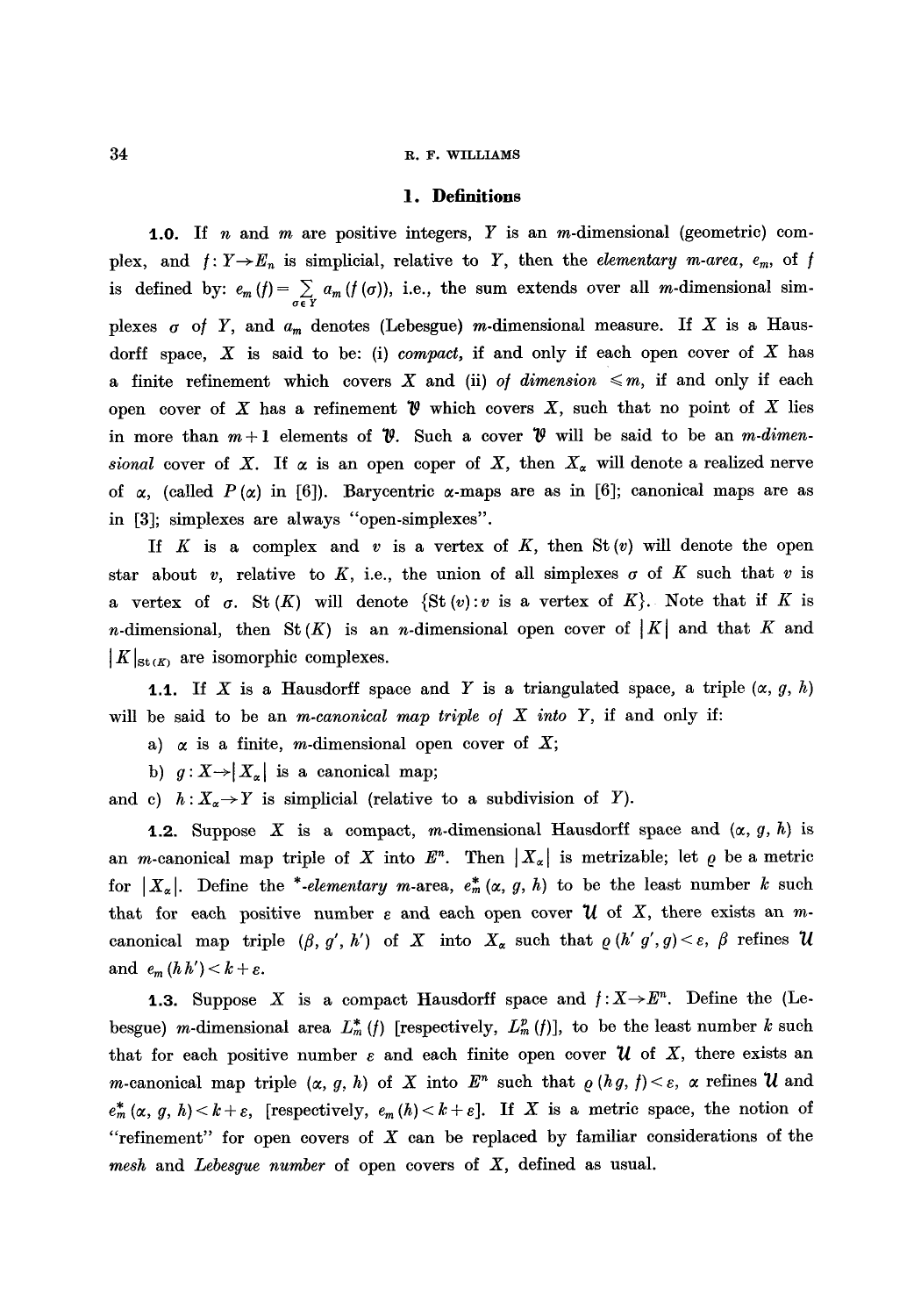**1.4.** If X is a compact Hausdorff space of dimension  $\leq m$  and  $f: X \rightarrow E_n$ , then  $L_m^p(f) \leq L_m^*$ .

*Proof.* Suppose  $L_m^*$  is finite,  $\varepsilon > 0$ , and  $\mathcal U$  is an open cover of X. Then there exists an *m*-canonical map triple  $(\alpha, g, h) : X \to E_n$  such that  $\alpha$  refines  $\mathcal{U}, \rho(f, hg) < \frac{1}{2} \varepsilon$ , and  $e_m^*({\alpha},g,h) < L_m^*({\mathfrak{f}})+\frac{1}{2}{\varepsilon}$ . Let  ${\delta} >0$  be such that if x, x' ${\varepsilon} |X_{\alpha}|$  and  $\rho(x,x') < {\delta}$ , then  $\rho[h(x),h(x')] < \frac{1}{2} \varepsilon$ . By the definition of  $e_m^*$ , there exists an *m*-canonical map triple  $(\beta, g', h') : X \rightarrow |X_{\alpha}|$  such that  $\beta$  refines  $\mathcal{U}, \rho(g, h' g') < \delta$ , and  $e_m(hh') < e_m^*(\alpha, g, h) +$  $+\frac{1}{2} \varepsilon \langle L_m^* (f) + \varepsilon$ . Therefore,  $\rho(f, h h' g') \langle \varepsilon \rangle$  so that  $L_m^p(f) \leq L_m^* (f)$ .

1.5. If  $T = (t, K)$  is a finite m-dimensional triangulation of a compact space X and  $f': X \rightarrow E_n$  is simplicial relative to T, then there exists an m-canonical map triple  $(\alpha, g, h)$  of  $X$  into  $E_n$  such that:

- 1)  $e_m^* (\alpha, g, h) \leq e_m(f)$ ;
- **2)**  $f' = hg;$
- 3) *mesh*  $\alpha \leqslant 2$  *mesh T.*

*Proof.* Let  $\alpha$  be the collection of all open stars about vertices of T. Then K is a realization of the nerve of  $\alpha$  and hence we may set  $X_{\alpha} = K$ . Furthermore,  $g=t^{-1}:X\rightarrow |X_{\alpha}|$  is canonical. Let  $h=f't$  and suppose  $\varepsilon>0$ . Then there is a subdivision  $T'=(t', K')$  of K such that  $T''=(tt', K')$  has mesh less than  $\frac{1}{2}\varepsilon$ . Let  $\beta$  be the collection of all open stars about vertices of T''; again we may set  $X_{\beta} = K'$ . Then  $(\beta, t'^{-1}t^{-1}, t')$ :  $|X_{\beta}|\rightarrow |X_{\alpha}|$  is m-canonical and  $e_m(ht')=e_m(f')$ , so that  $e_m^*(\alpha, g, h)$  $\leq e_m(f')$ . Parts (2) and (3) follow from the definition of  $\alpha$ , g, and h.

If X is a triangulable space and  $f': X \rightarrow E_n$  in semi-linear, then there are triangulations of  $X$  of arbitrarily small mesh, relative to which  $f'$  is simplicial. Therefore we have the following corollary to (1.5):

**1.6.** If X is finitely triangulable,  $\dim X \leq m$ , and  $f: X \rightarrow E_n$ , then  $L_m^*(f) \leq L_m(f)$ .

## **2. The Case: X= A Compact Manifold**

DEFINITIONS. 2.0. If  $m$  is a positive integer, an  $m$ -dimensional space will be said to be *Euclidean* if and only if it is homeomorphic to a subset of  $E_n$ ; *planar*, if it is Euclidean and of dimension 2. If Y is a subset of  $X$ ,  $Y^0$  will denote the interior of Y.

**2.1.** Suppose  $X$  is a compact m-manifold, with or without boundary,

$$
(\alpha, g, h): X {\rightarrow} E_n
$$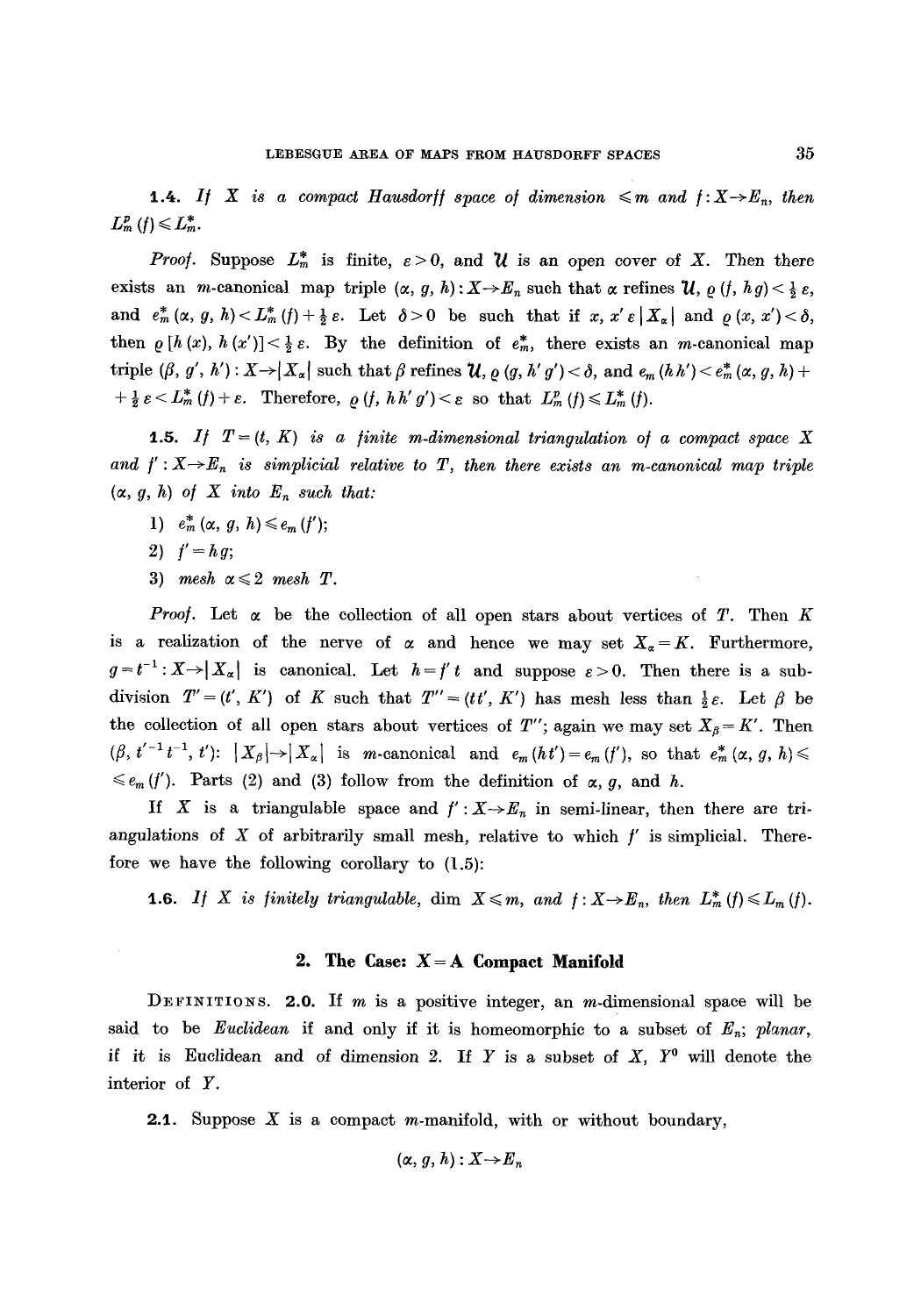is m-canonical, and that  $g^{-1}(\sigma)$  is Euclidean, for all m-simplexes  $\sigma$  of  $X_{\alpha}$ . Define:

$$
e_m^D(\alpha, g, h) = \sum_{\sigma \in X_\alpha} D(g, \sigma) \cdot a_m [h(\sigma)],
$$

where  $D(g, \sigma)$  is as defined by Federer [4].

**2.3.** Let X, Y, f and  $\sigma$  be as in (2.5), below. Then a point  $p \in \sigma$  is said to be a branch point of f, (relative to  $\sigma$ ) if and only if the number  $S(f, p)$  of essential components of  $f^{-1}(p)$  is less than  $D(f, \sigma)$ . (See Cesari [1] and Federer [4]). Similarly, let K, T, and f be as in (2.5.0), below. A point  $p \in T^0$  is said to be on O-branch point of f (relative to K) if and only if  $S(f, p)$  is less than  $|O(f, K, T^0)|$ , where  $O(t, k, T^0)$  is the topological index (ordinarily defined, [7], relative to a point, e.g.,  $O(t, K, p)$  for  $p \in T$ . However, the notation  $O(K, f, T^0)$  is not ambiguous, as  $O(t, K, p)$ , considered as a function of  $p$ , is constant throughout  $T^0$ ).

2.4 (Federer). *If* X is a compact, triangulated, m-dimensional manifold, with or without boundary,  $(\alpha, g, h) : X \to E_n$  is canonical, and each element of  $\alpha$  is Euclidean, *then there exist subdivisions*  $X_1$  *of*  $X$  *and*  $X_{\alpha 1}$  *of*  $X_{\alpha}$ *, and a simplicial map*  $g' : X_1 \rightarrow X_{\alpha}$ *which approximates g relative to*  $X_{\alpha}$  [3; II 7.1], *such that*  $e_m(hg') = e_m^D(\alpha, g, h)$ .

*Proof.* There exist subdivisions,  $X_1$  of X and  $X_{\alpha 1}$  of  $X_{\alpha}$  and a simplificial map  $g': X_1 \rightarrow X_{\alpha 1}$  such that for each *m*-simplex  $\Delta \in X_{\alpha}$ ,  $g'^{-1}(y)$  has  $D(g, \Delta)$  elements, for almost all (Lebesgue m-dimensional measure) points y of  $\Delta$ , and such that g' approximates g relative to  $X_{\alpha}$ . (See Federer, [4], p. 6.13. Federer is concerned only with the case  $|X_{\alpha}| = E_m$ , though his proof applies here.) Then  $hg'$  is simplificial. Suppose  $\sigma$  is an *m*-simplex in  $E_n$  such that for some simplex  $\Delta$  in  $X_\alpha$ ,  $\sigma = h(\Delta)$ . Then for almost all  $y \in \sigma$ , y is the image of  $\sum D(g, \Delta)$  points of X, where the sum extends over all *m*-simplexes  $\Delta$  of X such that  $h(\Delta) = \sigma$ . Therefore

$$
e_m(h g') = \sum_{\Delta \in X_{\alpha}} D(g, \Delta) \cdot a_m [h(\Delta)],
$$

and by definition, this is  $e_m^D(\alpha, g, h)$ .

(2.5.0) (Cesari). Suppose K is a *finitely connected closed Jordan region with mutually exclusive boundary curves*  $J_1, \ldots, J_m, J = \bigcup_{i=1} J_i$ , that  $T$  is a solid triangle with *boundary*  $B, f: K \to T$ , and  $f(J) \subset B$ . Then the subset A of  $T^0$  of all O-branch points *o/ ] is /inite.* 

*Proof.* We first show that A is locally finite, by induction on m. For  $m=1$ , this is proved by Cesari [1; Theorem B]. Suppose that for all positive integers less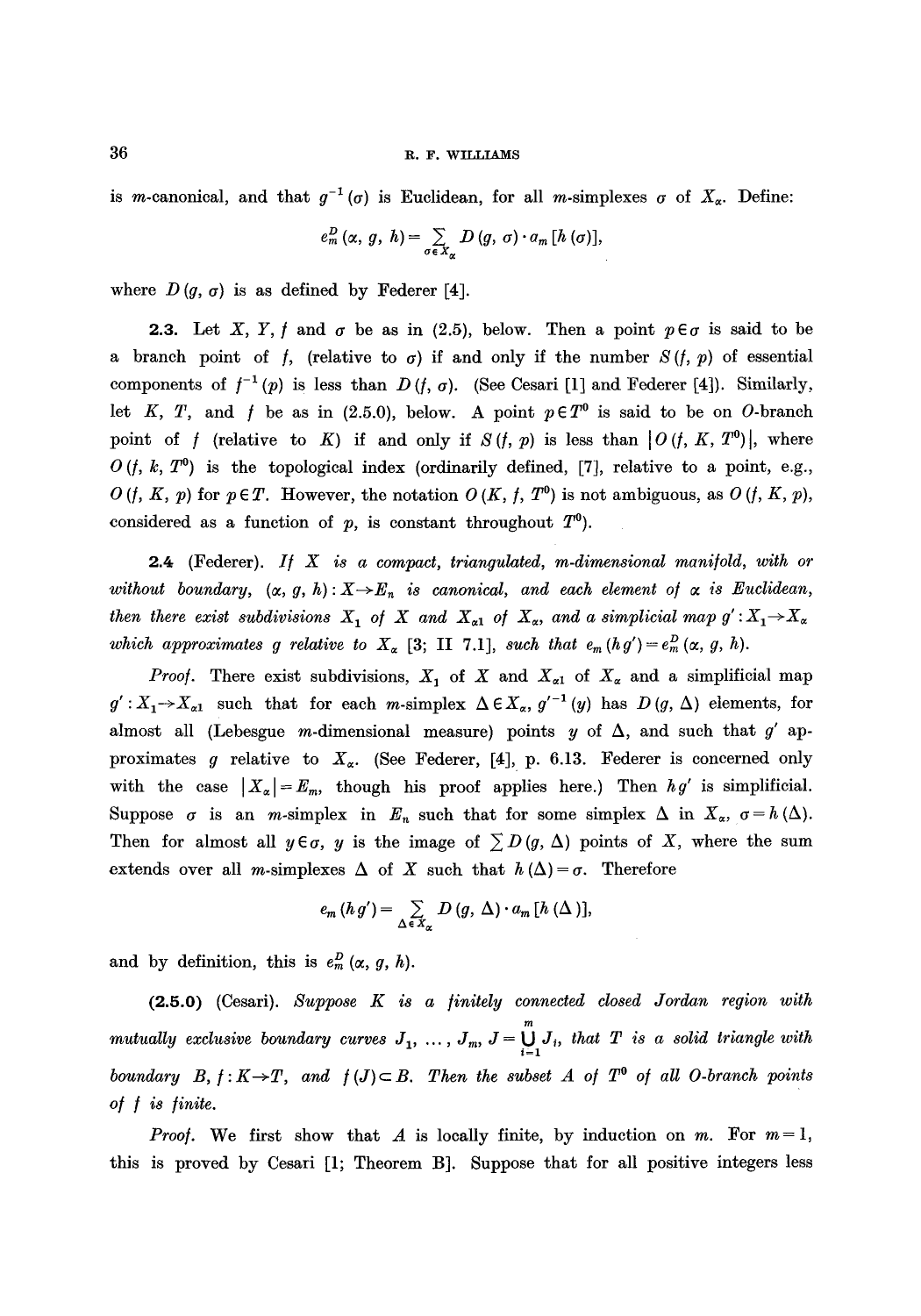than m, A is locally finite. Let  $Q_0$  be a point of  $T^0$  and assume as case 1 that  $f^{-1}(Q_0)$  does not separate any two of the sets  $J_1, \ldots, J_m$ . Then there exist closed non-overlapping discs,  $K_1, \ldots, K_n$ , such that  $f^{-1}(Q_0) \subset \bigcup_{i=1} K_i^0$ . Then  $\sum_{i=1} O(f, K_i, Q_0) =$  $= O(f, K, Q_0)$  and, by Cesari's theorem, there exists a neighborhood  $N_i$  of  $Q_0$  such that if  $p \in N_i - Q_0$ , then  $f^{-1}(p)$  has at least  $|O(f, K_i, Q_0)|$  essential components in  $K_i^0$ ,  $i=1,\ldots,n$ . Therefore  $A\cap(\bigcap_{i=1}N_i)$  contains at most the point  $Q_0$  so that A is locally finite.

Case 2:  $f^{-1}(Q_0)$  separates some two of the sets,  $J_1, \ldots, J_m$ . Let  $K_1, \ldots, K_n$  denote those components of  $K-f^{-1}(Q_0)$  which contain one of the sets  $J_1, \ldots, J_m$ . For  $i=1, ..., n$ , let  $\hat{K}_i$  denote the decomposition space of  $\overline{K}_i$ , in which all points of  $\overline{K}_i \cap f^{-1}(Q_0)$  are identified, let  $g_i : \overline{K}_1 \to \hat{K}_i$  be the decomposition map and  $h_i = f g_i^{-1}$ . Then  $\hat{K}_i$  is a finitely connected closed Jordan region, whose boundary curves consist of certain of the sets  $J_1, \ldots, J_m$ , say  $\{ J_{n_{ij}} \}_{j=1}^{m_i}, i=1, \ldots, n$ . Note that  $n_{ij}+n_{i'j'}$ , unless  $(i, j) = (i', j')$ , and that  $g_i | J_{n_{ij}}$  is a homeomorphism,  $i = 1, ..., n$ ,  $j = 1, ..., m_i$ , so that  $\sum_{i=1}^{n} (h_i, K_i, T^0) = O(f, K, T^0)$ . Furthermore,  $m_i < m, i = 1, ..., n$ , so that by the induction hypothesis, there exists a neighborhood  $N_i$  of  $Q_0$ , such that the set  $A_i$  of all branch points of  $h_i$ , intersects  $N_i$  in at most the point  $Q_0$ . As before,  $A \cap (\bigcap_{i=1}^{n} N_i)$ contains at most the point  $Q_0$ , so that A is locally finite.

We complete the proof by showing that this weaker conclusion implies the stronger. Enlarge K by adding annular regions, one for each boundary curve,  $J_i$  $i=1, \ldots, m$ , obtaining K' with boundary J'; similarly, add an annular region to T obtaining *T'* with boundary *B'*. Extend *f* to  $f': K' \rightarrow T'$ , so that  $J' \rightarrow B'$ , and  $K'-K\rightarrow T'-T$ , by homotopies. Then  $O(f', K', T'')=O(f, K, T')$  so that  $A'\supset A$ . The fact that A' is locally finite implies  $A = A' \cap T^0 \subset A' \cap T$  is finite.

2.5. LEMMA. (Cesari-Radó). *Suppose X is a compact 2-manifold, with or without boundary, Y is a 2-complex,*  $f: X \rightarrow |Y|$ *,*  $\sigma$  *<i>is a 2-simplex of Y, U is an open subset of* X, U is planar, and that  $f^{-1}(\sigma) \subset U$ . Then the subset A of  $\sigma$  of all branch points *o/ / has no limit point in a.* 

*Proof.* Assume, on the contrary, that A has a limit point  $y \in \sigma$ . Let  $\mathcal V$  denote the collection of all components of  $f^{-1}(\sigma)$ . Then  $D(f, \sigma) = \sum_{V \in \mathcal{V}} D(f, \sigma, V)$ , and for only finitely many elements of  $\mathcal{V}$ , say  $V_1, \ldots, V_k$ , is this index different from zero. Let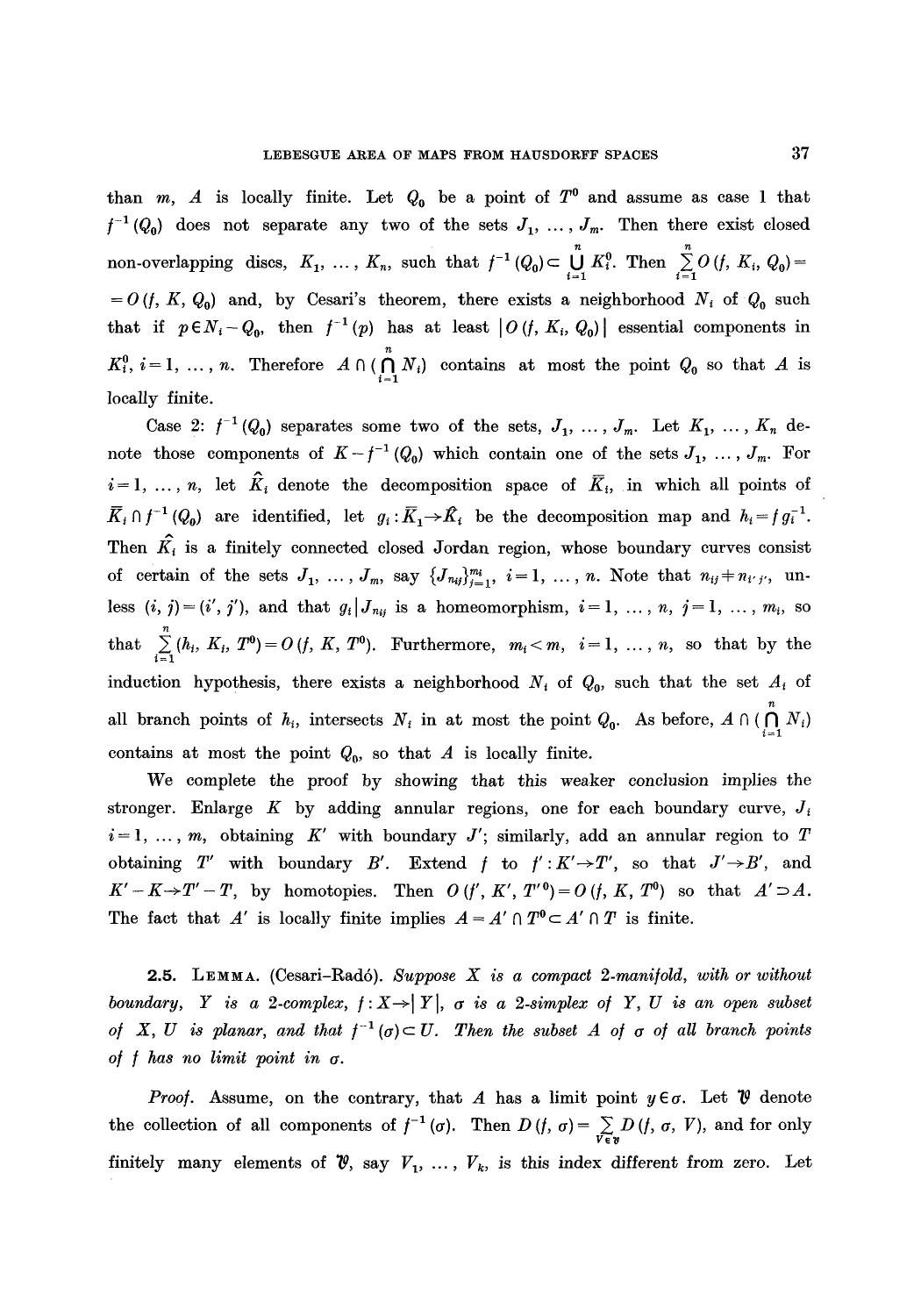# 38 R.F. WILLIAMS

 $A_i$  denote the set of all branch points of  $f | \overline{V}_i$ ,  $i = 1, ..., k$ . Then  $\bigcup_{i=1}^k A_i \supset A$ , so that there is an integer *n* such that *y* is a limit point of  $A_n$ ; let  $g = f|\overline{V}_n$ .

Let r be a 2-simplex such that  $y \in r \subset \overline{r} \subset \sigma$ . There exists a continuum M such that  $g^{-1}(r) \subset M \subset V_n$ . Let r' be a simplex such that  $g(M) \subset r' \subset \bar{r}' \subset \sigma$ . From the hypothesis concerning  $U$  it follows that there exists a finitely connected Jordan region R, with boundary J, such that  $g(\bar{V}_n-R^0) \cap \bar{r}'=0$ . Let B denote the boundary of  $\sigma$ , let  $s : \bar{\sigma} \to \bar{\sigma}$  be a map such that  $s | \bar{r}' \cup B$  is the identity and  $s (g (\bar{V}_n - R^0)) \subset B$ , and let  $h=sg.$  It follows, (see [8; VI.1.4]), that  $|O(h, R, \sigma)| = D(h, \sigma)$ . As

$$
g^{-1}(r) \subset M \subset g^{-1}(r') = h^{-1}(r') \subset h^{-1}(\sigma),
$$

some component, say V', of  $h^{-1}(\sigma)$  contains  $g^{-1}(r)=h^{-1}(r)$ . From this last it follows that  $h(\overline{V}_n - V') \cap r = 0$ , so that  $D(h, \sigma) = D(h, \sigma, V')$ .

In the diagram



 $g_j^*$  is induced by *g*,  $j=1, 2; h_j^*$  by *h*,  $j=1, ..., 6; i_j^*$  by inclusions,  $j=1, ..., 5;$  and  $s^*$  by s. Then  $s^*$  is the identity and  $i_j^*$  is an isomorphism onto,  $j = 1, ..., 5$  (see **[3; x, 5]).** 

These groups are all infinite cyclic, [3; XI, 6.8], and commutativity holds throughout. As the homomorphisms  $g_1^*$  and  $h_6^*$  are "connected" by isomorphisms, the indices they define are equal, i.e.,  $D(g, \sigma, V_n) = D(h, \sigma, V')$ . Therefore  $D(f, \sigma, V_n) =$  $= |O(h,R,\sigma)|$ . Thus, as f and h agree on  $R \cap h^{-1}(r)$ , it follows that the set  $A'_n$  of all O-branch points of  $h \mid R$  satisfies  $A'_n \cap r = A_n \cap r$ . But (2.5.0) applies so that  $A'_n$ has no limit point in  $\sigma$ , contradicting the fact that y is a limit point of  $A_n$ .

**2.6.** LEMMA. Let  $X$ ,  $Y$ ,  $f$ ,  $\sigma$ ,  $A$ , and  $B$  be as in  $(2.5)$ . Suppose, in addition that *U* and *V* are open subsets of  $\bar{\sigma}$  such that  $A \cup B \subset V \subset \bar{V} \subset U$  and let  $X_0 = f^{-1}(\bar{\sigma} - U)$ . Then there exist positive numbers  $\varepsilon$ ,  $\delta$ , such that if  $g: X_0 \to \tilde{\sigma}$  is a map with  $\varrho$   $(g, f | X_0) < \varepsilon$ ,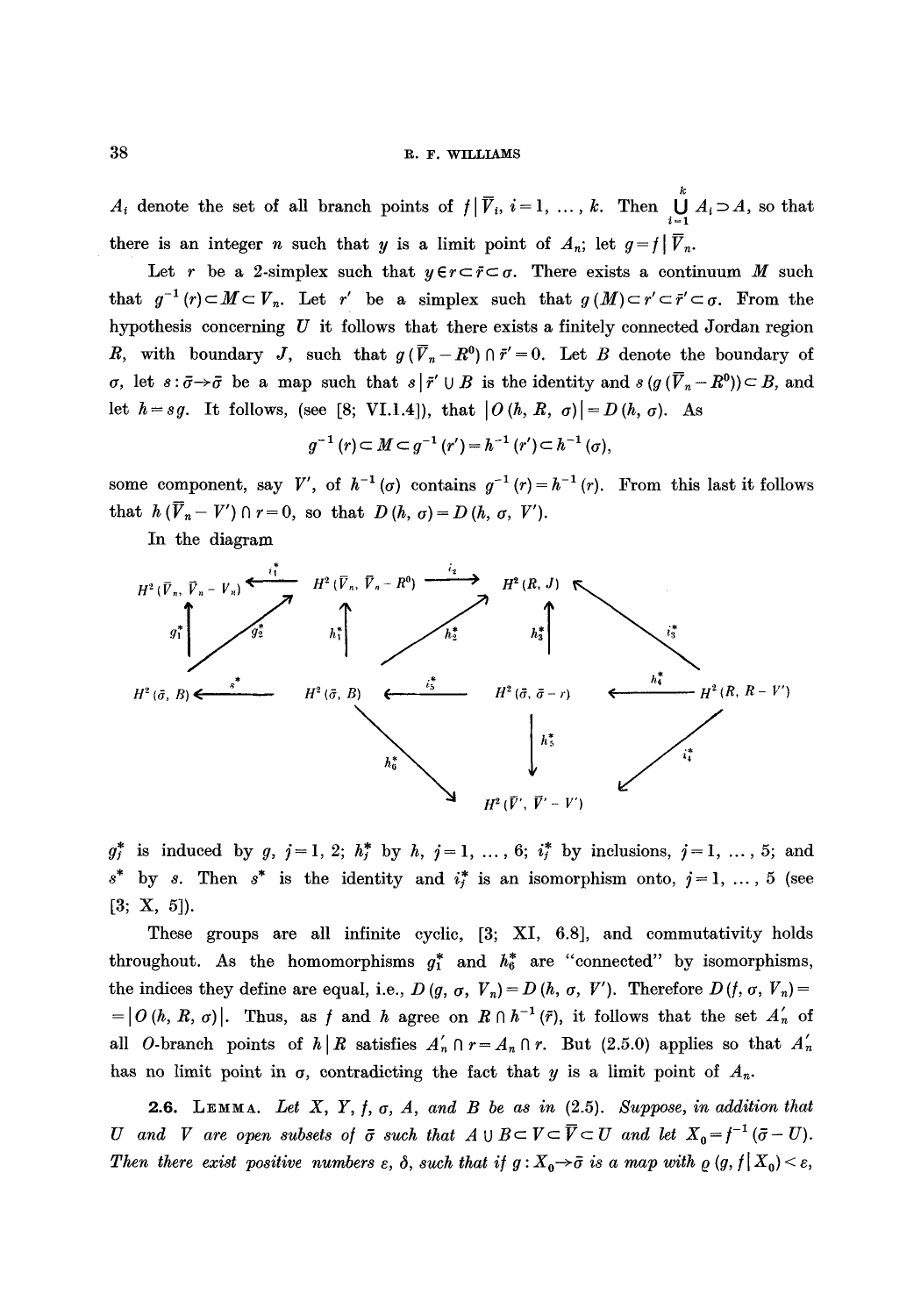*then for each*  $y \in \bar{\sigma} - U$ ,  $g^{-1}(y)$  has at least  $D(f, \sigma)$  essential components, no two of which *are within ~ of each other.* 

*Proof.* Let  $m = D(f, \sigma)$ ,  $f_0 = f | X_0$ , and let C denote the space of all maps  $g: X_0 \rightarrow \bar{\sigma}$ , metrized as usual. For each  $(g, y) \in C \times \bar{\sigma}$ , let  $S(g, y)$  denote the number of essential components of  $g^{-1}(y)$ . Then, as S is lower-semi-continuous and  $\geq m$  on  ${f_0} \times (\bar{\sigma} - U)$ , it follows from the compactness of  $\bar{\sigma} - U$  that there is a neighborhood N of  $f_0$  in C such that if  $(g, y) \in N \times (\bar{\sigma} - U)$ , then  $S(g, y) \geq m$ .

For each  $(g, y) \in N \times (\bar{g} - U)$ , let  $d_m(g, y)$  be the greatest lower bound of the set of all numbers  $\delta$  such that: (a)  $g^{-1}(y)$  does not have m essential components, no two of which are within  $\delta$  of each other. Then  $d_m>0$  on  $N\times (\bar{\sigma}-U)$ . Furthermore,  $d_m$ is lower-semi-continuous, for assume the contrary. Then there exist a sequence  $\{g_i\}_{i=0}^{\infty}$ of maps of  $X_0$  into  $\bar{\sigma}$ , a sequence  $\{y_i\}_{i=0}^{\infty}$  of points of  $\bar{\sigma} - U$ , and a positive number  $\delta$ , such that (i)  $g_i \rightarrow g_0$  and  $y_i \rightarrow y_0$  as  $i \rightarrow \infty$ , (ii)  $(g_i, y_i)$  satisfies (a) for  $\delta$ ,  $i=1, 2, \ldots$ , and (iii)  $(g_0, y_0)$  does not satisfy (a) for  $\delta$ . Let  $L_1, \ldots, L_m$  be essential components of  $g_0^{-1}(y_0)$  such that  $\rho(L_i, L_j) > \delta$ , for  $i+j, i, j=1, ..., m$ , and let  $N_i$  be a neighborhood of  $L_i$  such that  $\rho(N_i, N_j) > \delta$ , for  $i+j, i, j=1, ..., m$ . It follows from the definition of "essential component", that for sufficiently large i,  $g_i^{-1}(y_i)$  has an essential component  $L_{ij} \subset N_{ij}$ , for each  $j = 1, ..., m$ , contradicting (ii).

As above, there exist a neighborhood  $N'$  of  $f_0$  and a positive number  $\delta$ , such that for all  $(g, y) \in N' \times (\bar{\sigma} - U)$ ,  $d_m(g, y) > \delta$ , so that  $g^{-1}(y)$  contains m essential components, no two of which are within  $\delta$  of each other.

**2.7.** LEMMA. *If* X is a 2-manifold, with or without boundary, and  $(\alpha, g, h) : X \rightarrow E_n$ *is 2-canonical, then*  $e_2^D(\alpha, g, h) \leq e_2^*(\alpha, g, h)$ .

*Proof.* Suppose  $\varepsilon > 0$  and that  $e^*_2(\alpha, g, h)$  is finite. For each 2-simplex  $\sigma$  of  $X_\alpha$ , let  $M_{\sigma}=D(g,\sigma)$ ,  $R_{\sigma}=g^{-1}(\sigma)$ ,  $B_{\sigma}=$  the boundary of  $\sigma$ , and  $A_{\sigma}$  be the subset of  $\sigma$  of all branch points of the map g, relative to  $\sigma$ . Let N be the number of 2-simplexes in X. By (2.5) there exist neighborhoods  $U_{\sigma}$ ,  $V_{\sigma}$  of  $A_{\sigma} \cup B_{\sigma}$  such that  $\overline{V}_{\sigma} \subset U_{\sigma}$  and  $a_2[h(\bar{U}_\sigma)] < \varepsilon/3(M_\sigma+1)(N+1)$ . Let  $\varepsilon_\sigma$ ,  $\delta_\sigma$  be as guaranteed by (2.6).

By the definition of  $e_2^*$  there exists a 2-canonical triple  $(\beta, g', h') : X \rightarrow X_\alpha$  such that:

- a)  $\rho(h' g', g) < \varepsilon_{\sigma}$ , for all 2-simplexes  $\sigma \in X_{\alpha}$ ;
- b) mesh  $\beta < \delta_{\sigma}$ , for all two simplexes  $\sigma \in X_{\alpha}$ ;

and c)  $e_2(hh') < e_2^* (\alpha, g, h) + \varepsilon/4.$ 

Then  $h': X_{\beta} \rightarrow X_{\alpha}$  is simplicial relative to a subdivision  $X_{\alpha 1}$  of  $X_{\alpha}$ . For each 2-simplex  $\sigma$  of  $X_{\alpha}$ , let  $\sigma_1$  be the subdivision of  $\sigma$  induced by  $X_{\alpha 1}$ . Then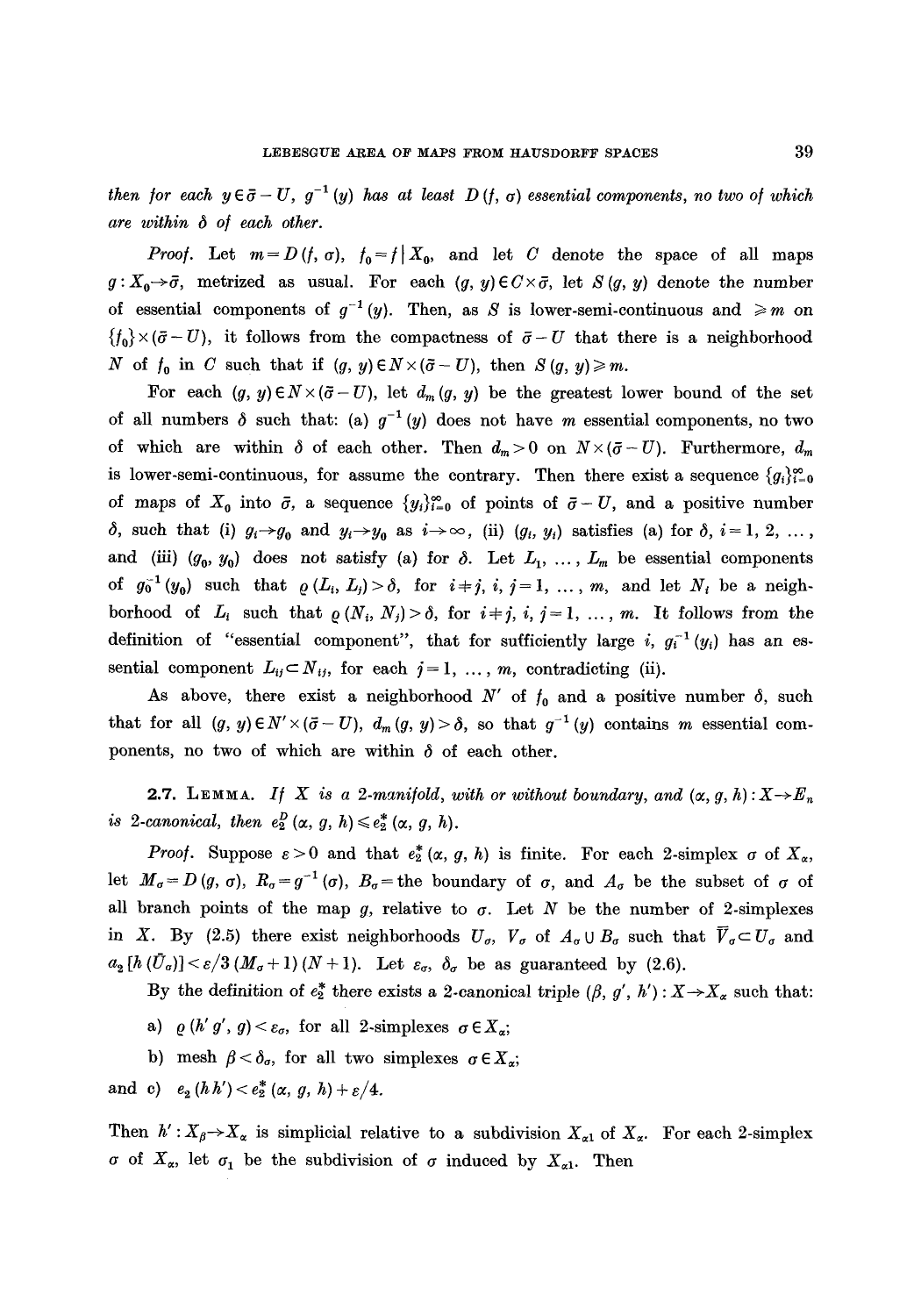40 R. F. WILLIAMS

$$
e_2(hh') = \sum_{\Delta \in X_\beta} a_2[hh'(\Delta)] = \sum_{\Delta \in X_{\alpha 1}} M_\Delta \cdot a_2[h(\Delta)] = \sum_{\sigma \in X_\alpha} \sum_{\Delta \in \sigma_1} M_\Delta \cdot a_2[h(\Delta)],
$$

where  $M_{\Delta}$  is the number of 2-simplexes of  $X_{\beta}$  which map onto  $\Delta$  under *h'*. Suppose  $\sigma$  is a 2-simplex of  $X_{\alpha}$ . Let  $\sigma'_1 = {\Delta \epsilon \sigma_1 : \Delta - U + 0}$ . Then

$$
\sum_{\Delta \in \sigma_i - \sigma_i'} a_2 [h(\Delta)] \leq a_2 [h(U_{\sigma})] \leq \varepsilon / (M_{\sigma} + 1) (N + 1).
$$

Furthermore, for each 2-simplex  $\Delta \epsilon \sigma'_{1}$ ,  $M_{\Delta} \geq M_{\sigma}$ , for suppose on the contrary that  $M_{\Delta} < M_{\sigma}$ , for some 2-simplex  $\Delta \epsilon \sigma_1'$ . Let  $y \epsilon \Delta - U_{\sigma}$ ,  $z = M_{\sigma}$ , and let  $s_1, \ldots, s_z$  be those 2-simplexes of  $X_{\beta}$  which map onto  $\Delta$  under *h'*. As no 1-simplex of  $X_{\beta}$  maps onto y under h', it follows that  $\{s_i\}_{i=1}^z$  covers  $h'^{-1}(y)$ ; therefore  $\{g^{-1}(s_i)\}_{i=1}^z$  covers  $g^{-1}h^{-1} (y)$ . But for each  $i=1, \ldots, z, g^{-1} (s_i)$  lies in some element of  $\beta$  and hence has diameter  $\langle \delta_{\sigma}$ . This contradicts the fact that  $g^{-1}h^{-1}(y)$  has  $M_{\sigma}$  essential components, no two of which are within  $\delta_{\sigma}$  of each other.

Therefore

$$
e_{2} (h h') \geqslant \sum_{\sigma \in X_{\alpha}} \sum_{\Delta \in \sigma_{1}} M_{\Delta} a_{2} [h (\Delta)] \geqslant \sum_{\sigma \in X_{\alpha}} M_{\sigma} \sum_{\Delta \in \sigma_{1}} a_{2} [h (\Delta)]
$$
  

$$
\geqslant \sum_{\sigma \in X_{\alpha}} M_{\sigma} (a_{2} [h (\sigma)] - a_{2} [h (U_{\sigma})]) \geqslant \sum_{\sigma \in X_{\alpha}} M_{\sigma} \cdot a_{2} [h (\sigma)] - \varepsilon = e_{2}^{D} (\alpha, g, h) - \varepsilon,
$$

and the proof is complete.

2.8. THEOREM. *I/ X is a compact 2-mani/old, with or without boundary and*   $f: X \to E_n$ , then  $L_2^*(f) = L_2(f)$ .

*Proof.* Let a triangulation of X be specified. By (1.6),  $L_2^*(f) \le L_2(f)$ . To show the other inequality, for  $i = 1, 2, \ldots$ , let  $(\alpha_i, g_i, h_i) : X \to E_n$  be a 2-canonical map triple such that  $h_i g_i$  converges uniformly to f, mesh  $\alpha_i \rightarrow 0$ , and  $e^*_2(\alpha_i, g_i, h_i) \rightarrow L^*_2(f)$ , as  $i \rightarrow \infty$ . For each positive integer  $i$ , lemma  $(2.4)$  implies the existence of a semi-linear map  $g'_i: X \to X_{\alpha_i}$  which approximates  $g_i$  relative to  $X_{\alpha_i}$ , such that  $e_2(h g'_i) = e_2^D(\alpha_i, g_i, h_i)$ . But for sufficiently large *i,*  $e_2^D(\alpha_i, g_i, h_i) \leqslant e_2^*(\alpha_i, g_i, h_i)$ , by lemma 2.7. As  $hg'_i$  converges uniformly to  $f$ , we have

$$
L_2(f) \leq \liminf_i e_2(h g'_i) = \liminf_i e_2^D(\alpha_i, g_i, h_i) \leq \liminf_i e_2^*(\alpha_i, g_i, h_i) = L_2^*(f).
$$

2.9. EXAMPLE. *There exists a triangulable space X and a map / o/ X onto the unit square Q such that*  $L_2^*(f) < L_2(f)$ .

*Proof.* Let X be the union of two (solid) squares,  $Q_1$  and  $Q_2$  whose intersection is a diagonal of each. There exists an isometry  $h:Q_2 \rightarrow Q_1$  such that  $h(x)=x$  for all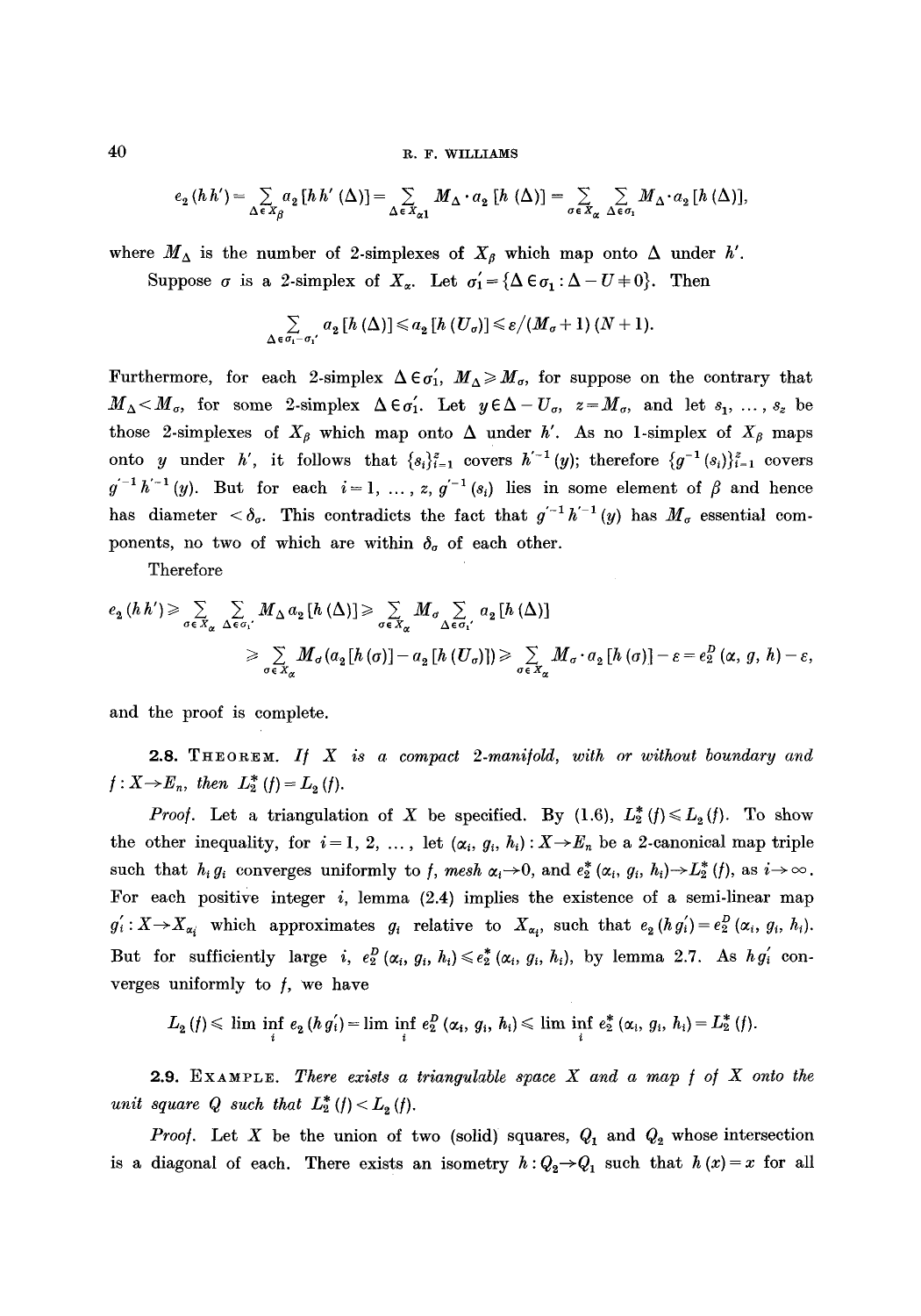$x \in Q_1 \cap Q_2$ . There exists a homeomorphism  $f_1: Q_1 \rightarrow Q$  such that  $f_1(Q_1 \cap Q_2)$  is a "heavy arc", i.e., an are having positive 2-dimensional Lebesgue measure, say d. Define  $f: X \to Q$  by  $f(x) = f_1(x)$ , for  $x \in Q_1$  and  $f(x) = f_1 h(x)$ , for  $x \in Q_2$ .

By over-additivity and symmetry, we have  $L_2(f) \ge L_2(f|Q_1) + L_2(f|Q_2) = 2 \cdot L_2(f) = 2;$ the last equality follows from the fact that  $f_1$  is a homeomorphism. That  $L_2^*(f) \leq 2-d$ follows from theorem 3.3, below.

## **3. An inequality for fiat mappings**

3.0. In this section we are interested in a compact Hausdorff space X and a light map  $f: X \to E_n$ . (It follows that X is of dimension  $\leq n$ .) For each point  $p \in E_n$ , let  $M_f(p)$  be the number (possibly infinite) of points of  $f^{-1}(p)$ . Then  $M_f$  is the socalled "crude multiplicity" function; it need not be measurable, indeed.

(3.0.1). Suppose Y is a topological space and  $M: Y \rightarrow \{0, 1, ..., \infty\}$  is a func*tion. Then, in order that there exist a compact Hausdorff space X and a light map*  $f: X \rightarrow Y$  such that  $M=M_f$ , it is necessary and sufficient that the support of M be a *compact Hausdor// space.* 

The necessity is just the fact that the continuous image of a compact Hansdorff space is again a compact Hausdorff space. To prove the other half, assume the support of M is Y', a compact Hausdorff space. Let  $X = \{(y, j) : j \text{ is a positive in-}$ teger  $\leq M(y)$ , and define  $f: X \to Y$ , by  $f(y, j) = y$ , all  $(y, j) \in X$ . A basis *n* of neighborhoods for X is defined as follows: a subset N of X is in  $\mathcal N$  if and only if either (1) N is a single point  $(y, j)$ , where  $y \in Y$  and  $1 < j \le M(y)$  or (2)  $N = f^{-1}(U) - F$ , where U is an open set in Y and F is a finite set of points  $(y, j) \in X$  such that  $1 < j \le M(y)$ . The axioms of Hausdorff can easily be verified.

Let  $X' = \{(y, 1) : y \in Y'\}$ . Then  $f \mid X'$  is open and one-to-one and therefore a homeomorphism. Hence X' is compact. Therefore if  $\mathcal U$  is a sub-collection of  $\mathcal W$  which covers X, some finite subcollection  $\mathcal{V}$ , of  $\mathcal{U}$ , covers X', and hence all but finitely many points of  $X$ , so that  $X$  is compact. The projection  $f$  is clearly continuous and  $M_f = M$ .

Thus, in the main result of this section we are forced to use the lower Riemann integral of  $M_f$ ,  $\int M_f(p) dp$ . However, if X satisfies the second axiom of countability--i.e. is metric---then  $M_f$  is measurable, as may be seen as follows: there exists a countable collection  $\{U_i\}_{i=1}^{\infty}$  of finite open covers of X such that if  $\mathcal U$  is an open cover of X, then some  $\mathcal{U}_i$  refines  $\mathcal{U}_i$ . For  $p \in E_n$ , let  $M_i(p)$  be the least integer  $j\geq 0$  such that some subcollection of j elements of  $\mathcal{U}_i$  covers  $f^{-1}(p)$ . Then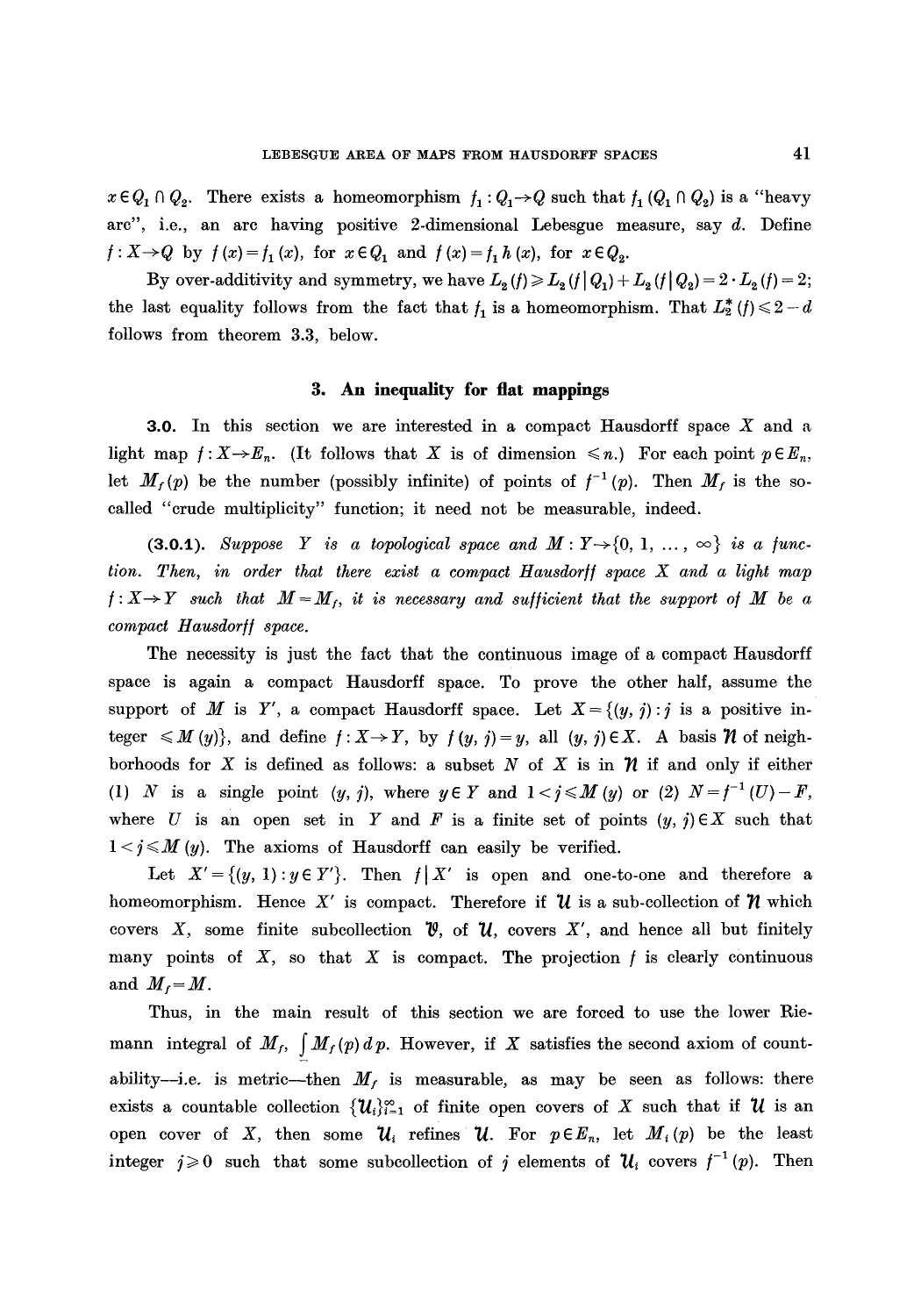$M_i$  is upper-semi-continuous, finite valued, and  $M_i(p) \leq M_f(p)$  for all  $p \in E_n$ . Finally,  $\sup_i M_i = M_f$ , so that  $M_f$  is measurable.

(3.1). LEMMA. *Suppose X is a Hausdorff space, Y is a finite n-complex f: X > | Y |, and that for each vertex v of Y, there exist non-empty open sets*  $\alpha_{v1}, \ldots, \alpha_{v,m(v)}$  such that:

- 1.  $\bigcup_{i=1}^{m(v)} \alpha_{vi} = f^{-1}(\mathrm{St}(v));$  *and*
- 2.  $\bar{\alpha}_{ni} \cap \bar{\alpha}_{ni} = 0$ , unless  $i = j$ .

Let  $\alpha = \{\alpha_{vi}:v \text{ is a vertex of } Y \text{ and } i=1,\ldots,m(v)\},\text{ and let } v_i \text{ be the vertex of } X_\alpha$ corresponding to  $\alpha_{vi}$ . Then the correspondence  $v_i \rightarrow v$  determines a simplicial map  $h: X_{\alpha} \rightarrow Y$ and there exists a (unique) barycentric  $\alpha$ -map g completing the following commutative *diagram:* 



*Proof.* First, if v and w are vertices of Y such that  $w_j$  and  $w_k$  are adjacent in  $X_{\alpha}$  then  $\alpha_{vj} \cap \alpha_{wk} + 0$  so that St  $(v) \cap$  St  $(w) \supset f(\alpha_{vj} \cap \alpha_{wk}) + 0$ , and hence v and w are adjacent. Note also that  $v+w$  so that h collapses no simplex of  $X_{\alpha}$ .

To define g, suppose  $x \in X$  and let  $\alpha_{v_i,j_i}, \ldots, \alpha_{v_r,j_r}$  be the only elements of  $\alpha$  which contain x. Let  $\sigma_x$  be the simplex of  $X_\alpha$  with vertices  $v_{0i_0}, \ldots, v_{rj_r}$ . (Here, and below,  $v_{ijk}$  is used instead of  $(v_i)_{ji}$ .) Let  $g(x) = \sigma_x \cap h^{-1} f(x)$ ; this is a single point as  $h | \sigma_x$ is a homeomorphism.

To show that g is continuous suppose  $x \in X$  and that  $\alpha_{v_0,j_0}, \ldots, \alpha_{v_r,j_r}$  are the only elements of  $\alpha$  which contain x. Let  $\alpha_{v_{r+1},v_{r+1},\ldots}$ ,  $\alpha_{v_{s},v_{s}}$  be the only other elements of which intersect  $\bigcap_{i=0}^{\infty} \alpha_{v_i j_i}$ . Let  $\sigma_0$  be the simplex with vertices  $v_{0j_0}, \ldots, v_{r j_r}$  and let  $\sigma_0, \ldots, \sigma_k$  be the only simplices of  $X_\alpha$  which have  $\sigma_0$  as a face. Note that  $\sigma_0, \ldots, \sigma_k$ are characterized as having each of  $v_{0,i_0}, \ldots, v_{r,i_r}$  as a vertex and all remaining vertices among  $v_{r+1,i_{r+1}}$ , ...,  $v_{s,i_r}$ . Let  $\sigma'_i = h(\sigma_i), i = 0, ..., k$ .

Suppose N is a neighborhood of  $g(x)$  in  $X_x$ . Then N contains an open subset of  $\bar{\sigma}_i$  and hence  $h(N)$  contains an open subset of  $\bar{\sigma}'_i$ ,  $i = 0, \ldots, k$ . Hence there exists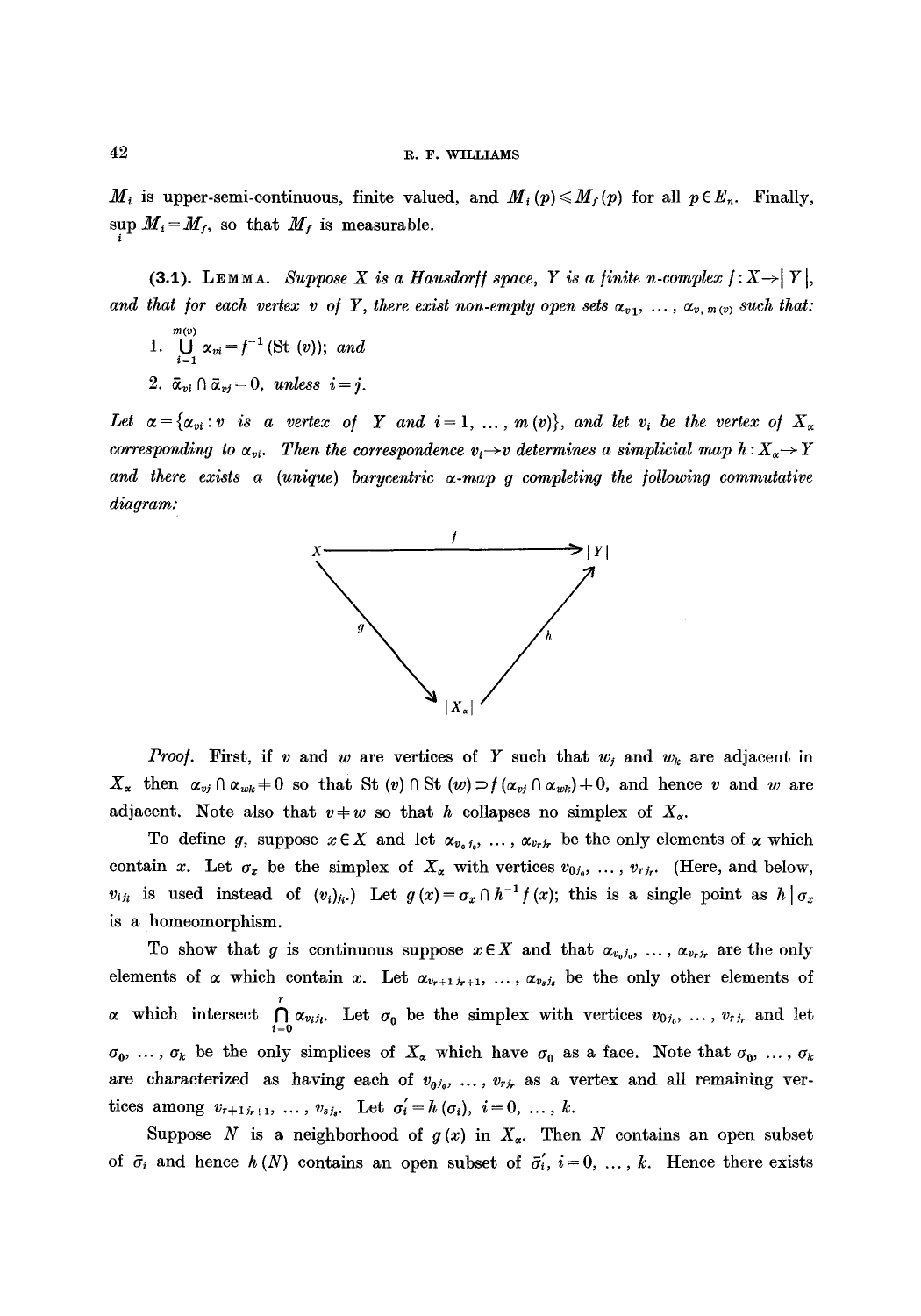a neighborhood R of  $h (g (x))$  such that  $R \cap \overline{\sigma}_i \subset h (N) \cap \overline{\sigma}_i'$ . Let N' be a neighborhood of x such that  $N' \subset \bigcap_{i=0}^{\infty} \alpha_{v_i j_i}$  and  $f(N') \subset R$ . Then  $g(N') \subset \bigcup_{i=0}^{\infty} \sigma_i$  and  $g(N') \subset h^{-1} f(N')$  $\subset h^{-1}(R)$ , so that  $g(N') \subset (\bigcup_{i=1}^{n} \sigma_i) \cap h^{-1}h(N) \subset N$ .

Then if  $x \in \alpha_{vj}$ ,  $g(x)$  lies in a simplex having  $v_j$  as a vertex and conversely, for all vertices v of Y and  $j=1, \ldots, m(v)$ , so that g is a barycentric  $\alpha$ -map.

Furthermore, if g' is such a barycentric  $\alpha$ -map, g' (x)  $\epsilon \sigma_x \cap h^{-1} f(x)$  (notation as above) so that  $g' = g$ .

(3.2). *LEMMA. Suppose both the diagrams* 



*are as in the previous lemma and that* 

a) *Y' is a subdivision o/ Y; and* 

b) *if v is a vertex of Y and v" is a vertex of Y', then no one of the sets*   $\beta_{v'1}, \ldots, \beta_{v'm'(v')}$  intersects two of the sets  $\alpha_{v1}, \ldots, \alpha_{vm(v)}$ . Then there exists a map  $\Phi: X_{\beta} \to X_{\alpha}$ , simplicial relative to a subdivision of  $X_{\alpha}$ , such that commutativity holds *throughout the diagram:* 



*Proof.* Suppose  $v'_t$  is a vertex of  $X_\beta$ , that is  $v'$  is a vertex of Y' and t one of the integers 1, ...,  $m'(v')$ ; let  $x \in \beta_{v't}$ . Let  $v_0, \ldots, v_r$  be the only vertices v of Y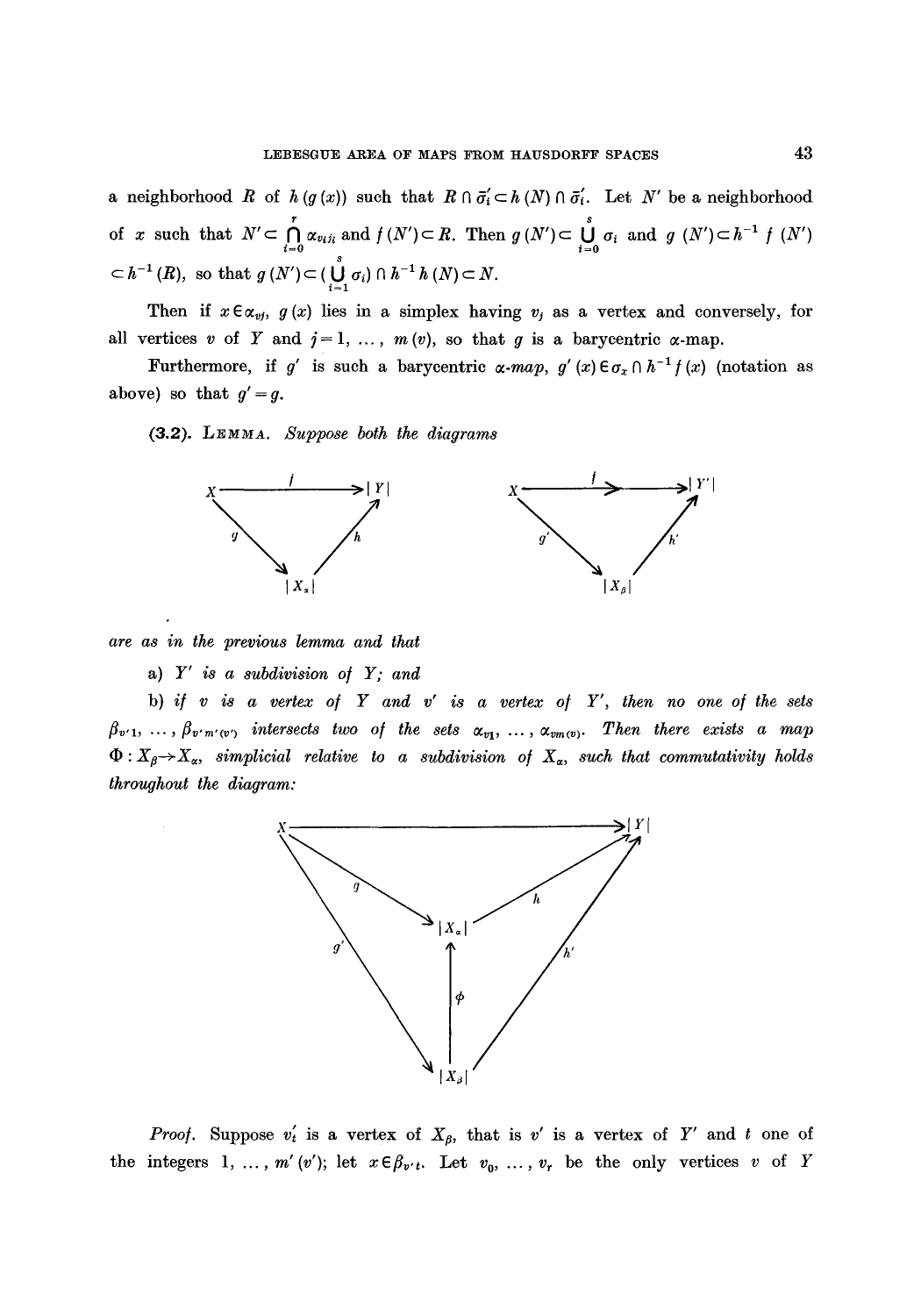such that  $v' \in St(v)$ . Then there exist unique integers  $j_0, \ldots, j_r$  such that  $x \in \alpha_{v_i j_i}$ , for  $i=0, \ldots, r$ . As  $\beta_{v'}t \subset f^{-1}St' (v')$  (here and below, St'(v') denotes the open star  $m(v_i)$ about v', relative to Y'), and St' (v')  $\subset$  St (v<sub>i</sub>), it follows that  $\beta_{v'} \subset \bigcup \alpha_{v_i}, i=0,\ldots, r$ . Then from part (b), it follows that  $\beta_{v' t} \subset \alpha_{v_i t_i}$ ,  $i=0, \ldots, r$ . Let  $\sigma_{v_i'}$  be the simplex of  $X_{\alpha}$  with vertices  $v_{i,j}$ ,  $i=0,\ldots,r$ . As  $h\mid \sigma_{v'}$  is a homeomorphism,  $h^{-1}h'(v'_t)\cap \sigma_{v'_t}$  is a single point,  $v_t''$ , so that the correspondence  $v_t' \rightarrow v_t''$  is single valued.

We must show that if  $v'_t$  and  $w'_u$  are adjacent vertices of  $X_{\beta}$ , then  $v''_t$  and  $v''_u$ lie together in a single closed simplex of  $X_{\alpha}$ . To this end, let the notation of the previous paragraph hold for  $v'_t$  and let  $w_0, \ldots, w_s, k_0, \ldots, k_s$  and  $\sigma_{w_{u'}}$  be the corresponding elements for  $w'_u$ . Then  $\beta_{w'} u \subset \alpha_{w_i k_i}$ ,  $i=0, \ldots, s$ . As above the non-empty set  $\beta_{v't} \cap \beta_{w'u} \subset (\bigcap_{i=0} \alpha_{v_i i_i}) \cap (\bigcap_{i=0} \alpha_{w_i k_i})$  and thus it follows that there is a simplex  $\sigma$  in  $X_\alpha$ which has both  $\sigma_{v_i}$  and  $\sigma_{v_{u'}}$  as faces. Then  $v_i'$  and  $w_u''$  lie together in  $\bar{\sigma}$ . Therefore the map  $\Phi: X_{\beta} \to X_{\alpha}$  is determined and is simplicial relative to a subdivision of  $X_{\alpha}$ .

We conclude by proving the commutativity of the diagram. As  $h \Phi$  and h' are simplicial and agree on the vertices of  $X_{\beta}$ , it follows that  $h\Phi = h'$ . To show that  $\Phi g' = g$ , suppose  $x \in X$ . As  $h \Phi g'(x) = h' g'(x) = f(x) = h g(x)$  and as  $h | \bar{\sigma}$  is a homeomorphism for each simplex  $\sigma$  of  $X_{\alpha}$ , it will suffice to show that  $\Phi g'(x)$  and  $g(x)$ lie together in a closed simplex of  $X_{\alpha}$ .

Let  $\omega$  be the simplex of  $X_{\beta}$  containing  $g'(x), v'_{0j_0}, \ldots, v'_{k j_k}$  its vertices. Let  $\sigma_i$ be the simplex of  $X_{\alpha}$  used above in defining  $v'_{ij}$ , let  $v_{i0}$ , ...,  $v_{ir_i}$  be its vertices, and  $\alpha_{ie}$  be the element of  $\alpha$  corresponding to  $v_{ie}$ ,  $e=0, \ldots, r_i$ ,  $i=0, \ldots, k$ . (Note that the symbols  $"v_{te}"$  and  $"a_{te}"$  constitute a change from the notation of the previous paragraphs.) As  $x \in \beta_{v_i i_j}$ , and  $\beta_{v_i i_j} \subset \alpha_{i \in \mathfrak{e}}$ ,  $e=0, \ldots, r_i$ ,  $i=0, \ldots, k$ , it follows that  $x \in \bigcap_{\substack{i=0,\ldots,k \ e=0,\ldots,n}} \alpha_{ie}$  so that there is a simplex  $\sigma$  of  $X_{\alpha}$  with vertices  $\{v_{ie}\}_{i=0,\ldots,k}$ . Then

 $\Phi(v_{ijk}) \in \sigma, i = 0, ..., k$ , so that  $\Phi(g'(x) \in \Phi(\omega) \subset \bar{\sigma}$ . But as g is a barycentric  $\alpha$ -map,  $g(x)$  is in a simplex  $g'$  which has  $g$  as a face so that both  $g(x)$  and  $\Phi(g'(x))$  lie in  $\bar{\sigma}'$ .

(3.3). THEOREM. *If* X is a compact Hausdorff space and  $f: X \rightarrow E_n$  is light, *then*  $L_n^*(f) \leqslant \int M_f(p) d p$ .

*Proof.* Suppose  $\mathcal U$  is an open cover of X. If  $p \in f(X)$ , there exists a neighborhood  $N_p$  of p, such that  $f^{-1}(p)$  is the union of mutually exclusive sets,  $A_{p1}, \ldots, A_{pk}$ , such that  $A_{pi}$  lies in some element of  $\mathcal{U}, i = 1, ..., k$ . Then by the covering theorem,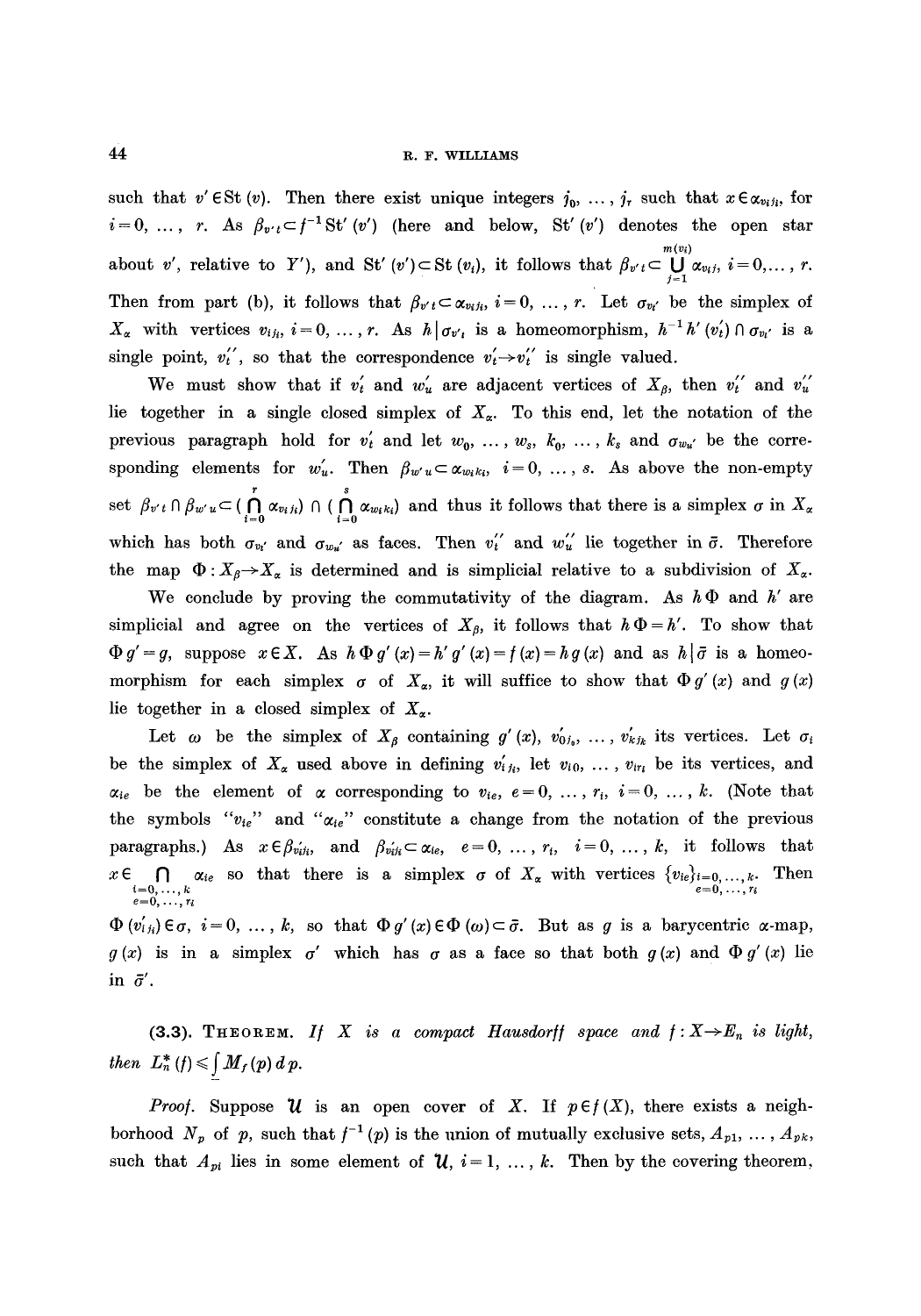there exists a  $\delta > 0$ , such that if B is a subset of  $E_n$  of diameter less than  $\delta$ , then  $f^{-1}(B)$  is the union of mutually exclusive sets  $A_1, \ldots, A_k$ , such that  $A_i$  lies in an element of  $u, i = 1, ..., l$ . Let T be a triangulation of  $E_n$  such that St (T) has mesh  $<\delta$ . For each vertex v of T, let  $\alpha_{v,1}, \ldots, \alpha_{v,m(v)}$  be open sets such that

- $m(v)$ 1.  $\bigcup_{i=1}^{\infty} \alpha_{vi} = f^{-1}$  (St  $(v)$ );
- 2.  $\bar{\alpha}_{vi} \cap \bar{\alpha}_{vi}=0$ , for  $i \neq j$ ,  $i, j=1, ..., m(v)$ ; and
- 3.  $\alpha_{vi}$  lies in some element of  $\mathcal{U}, i=1, ..., m(v)$ .

Let  $\alpha = \{\alpha_{vi}: v \text{ is a vertex of } T \text{ and } i = 1, ..., m(v)\}.$  Lemma (3.1) applies, yielding the commutative diagram:



Then  $(\alpha, g, h): X \to E_n$  is *n*-canonical,  $\alpha$  refines  $\mathcal{U}$ , and  $\rho(hg, f) = 0$ ; it will therefore suffice to show that  $e_n^* (\alpha, g, h) \leq \int M_f(p) \, dp$ .

To this end, suppose  $\varepsilon > 0$  and  $\mathcal V$  is an open cover of X. As X is normal, there exists an open cover  $\mathcal{V}'$  of X such that if v is a vertex of T, then no element of  $\mathcal{V}'$  intersects two of the elements  $\bar{\alpha}_{v1}, \ldots, \bar{\alpha}_{v, m(v)}$ . Let  $\mathcal{U}$  be a finite open cover of X which refines both  $\mathcal V$  and  $\mathcal V'$ . As before, there exist arbitrarily fine subdivisions T' of T, such that for each vertex v' of T', there are open sets  $\beta_{v',1}, \ldots, \beta_{v',m'(v')}$ such that:

1.  $f^{-1}$  (St'  $(v')$ ) =  $\bigcup_{i=1}^{m'(v')} \beta_{v',i};$ 2.  $\beta_{v',i} \cap \beta_{v',j} = 0$ , unless  $i = j$ ; and 3.  $\{\beta_{v',i}\}_{i=1}^{m'(v')}$  refines  $\psi$ .

By (3) and the definition of  $\mathcal{V}'$  we obtain

3'. If v is a vertex of T, then no one of the sets  $\beta_{v',1}, \ldots, \beta_{v',m'(v')}$  intersects two of the sets  $\bar{\alpha}_{v,1}, \ldots, \bar{\alpha}_{v,m(v)}$ .

Let  $\beta = {\beta_{v',i}:v'$  is a vertex of T' and  $i=1, ..., m'(v')\}$ . Then Lemma 3.2 applies, yielding the commutative diagram